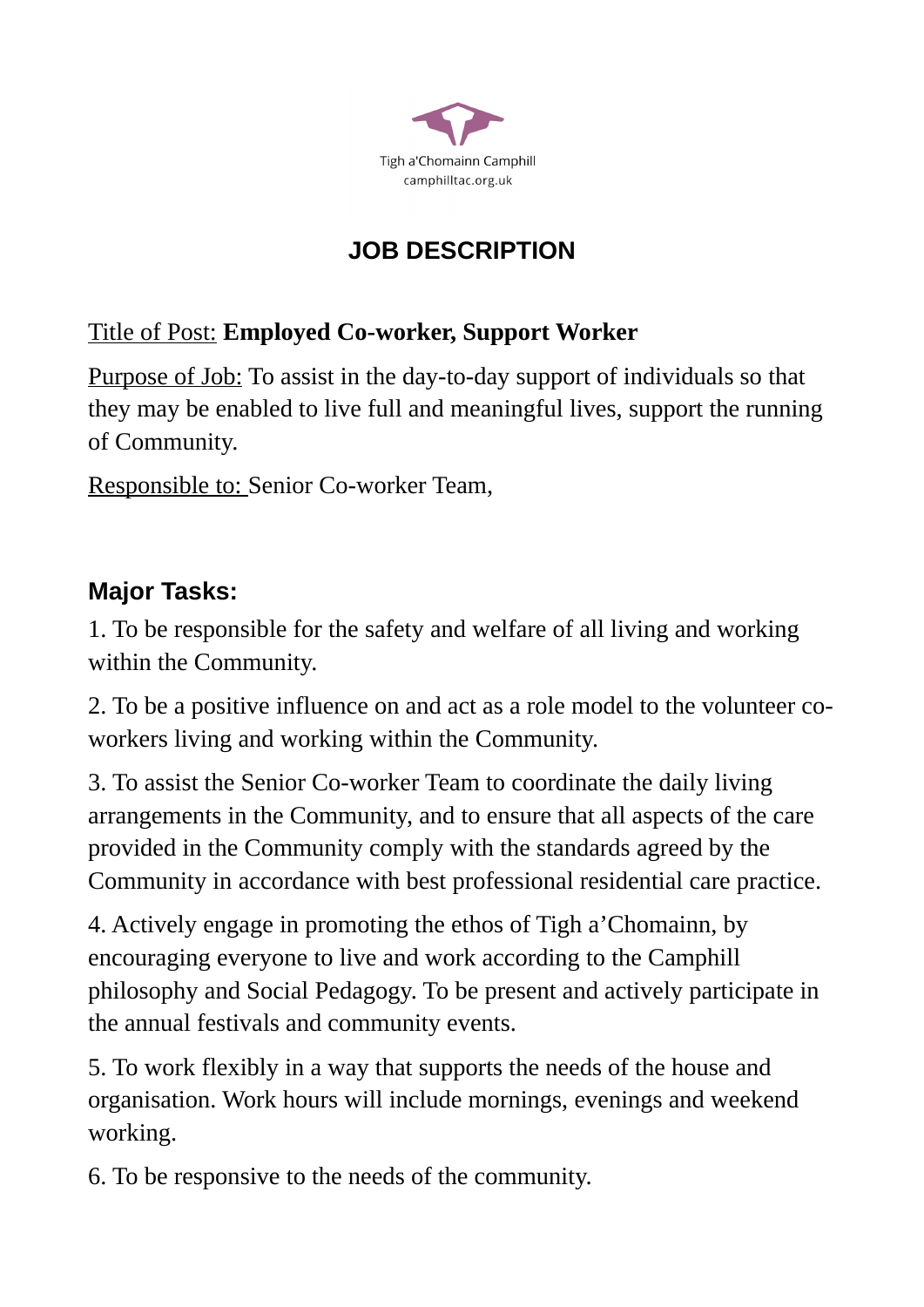

#### **Activities:**

1. Safety, Welfare and Quality of Life

1.1 Uphold the dignity of residents living in the Community, so that all are enabled to play an active part in the making of day-to-day decisions.

1.2 Ensure that matters of health and safety are accorded the highest priority, and that all requirements in terms of the law and Council policy are met.

1.3 Ensure that residents are encouraged and enabled to express their opinions and wishes about all aspects of their lives.

1.4 Actively encourage relationships with others in the wider community, in particular with the relatives and friends of all those living within the Community

1.5 Implement Care plans and Risk assessments within the Community.

### **2. Support, Supervision and Personal & Professional development**

2.1 To participate in the formal supervision and annual appraisal process. 2.2 Meet regularly with a named supervisor.

2.3 To take personal responsibility for professional development in line with SSSC requirements including; registering with the SSSC; achieving the minimum SVQ in Health and Social Care stipulated; and doing post registration training and learning.

### **3. Co-ordination of Daily Living Arrangements**

3.1 Ensure that residents live in an environment which fosters their independence, which is homely, clean and where everyone can feel at ease.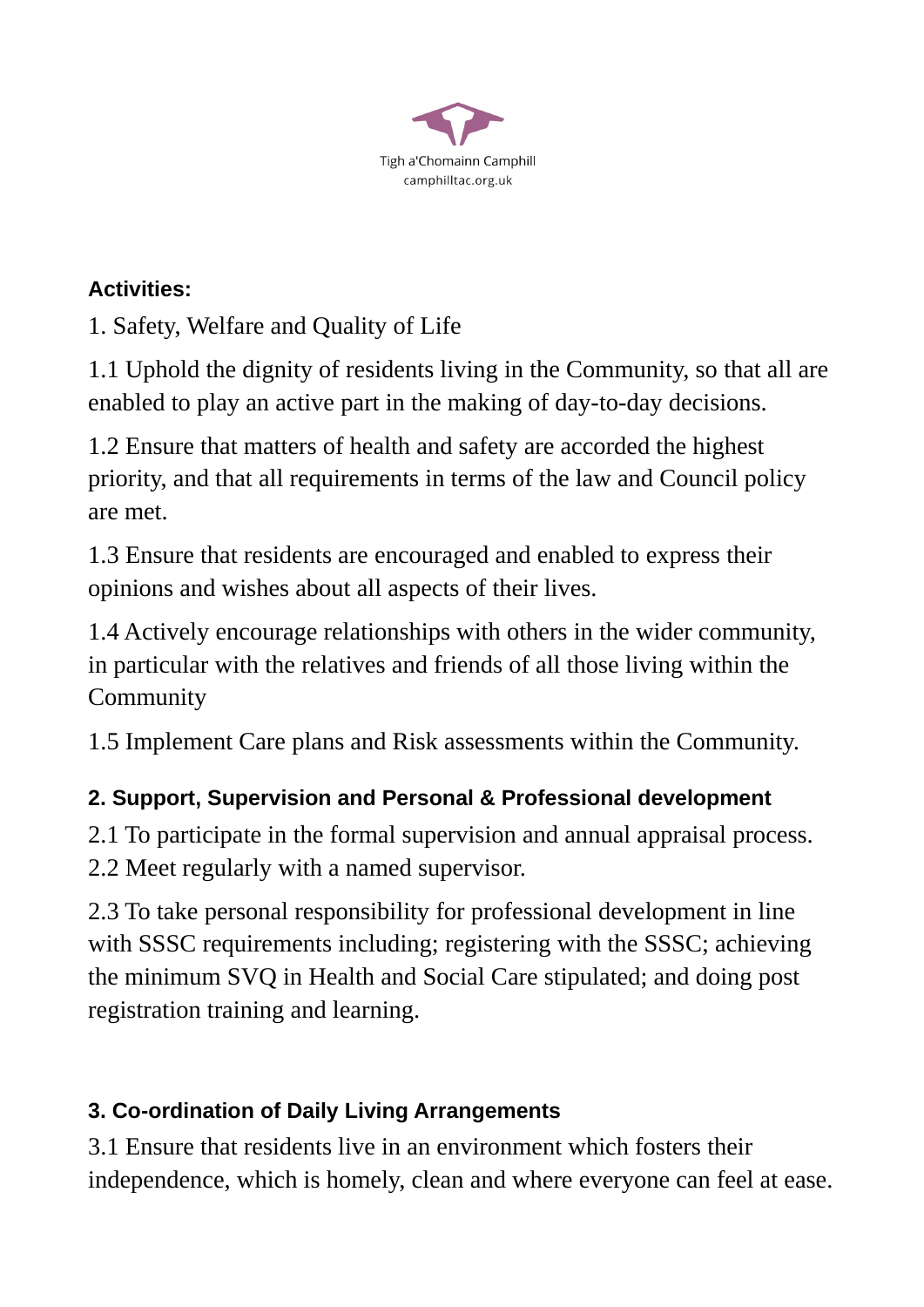

Ensure that the food, which is provided in the Community is organic, wholesome and nutritious, and that residents have a choice in what they eat. Residents should receive help with personal hygiene and dressing in privacy and in a manner which upholds their dignity. Ensure that recreational, cultural and spiritual activities are available to all within the Community, and that residents are given the choice to take part in activities outside the Community, both in the Community and in the locality. Ensure that Residents take part in Community tasks to the best of their ability and are given the option to be involved in meaningful work in workshops.

3.2 Accord the highest priority to the health and safety of residents and workers at all times, and ensure that the procedures agreed for ensuring compliance with health and safety legislation and medical requirements – including the administration of medication – are known and adhered to.

3.3 Participate on a regular basis, and support the Senior Co-workers with fire drills and other safety procedures as are required by law and/or the Local Authority.

3.4 Monitor sensitively, the actions of any person who may pose a risk to another, and in consultation with the Senior Co-workers and the Manager, take appropriate action in line with Community policy where the need arises.

3.5 Operate efficiently and effectively, the policies and procedures which have been agreed by the Community, particularly in relation to care plans and record keeping.